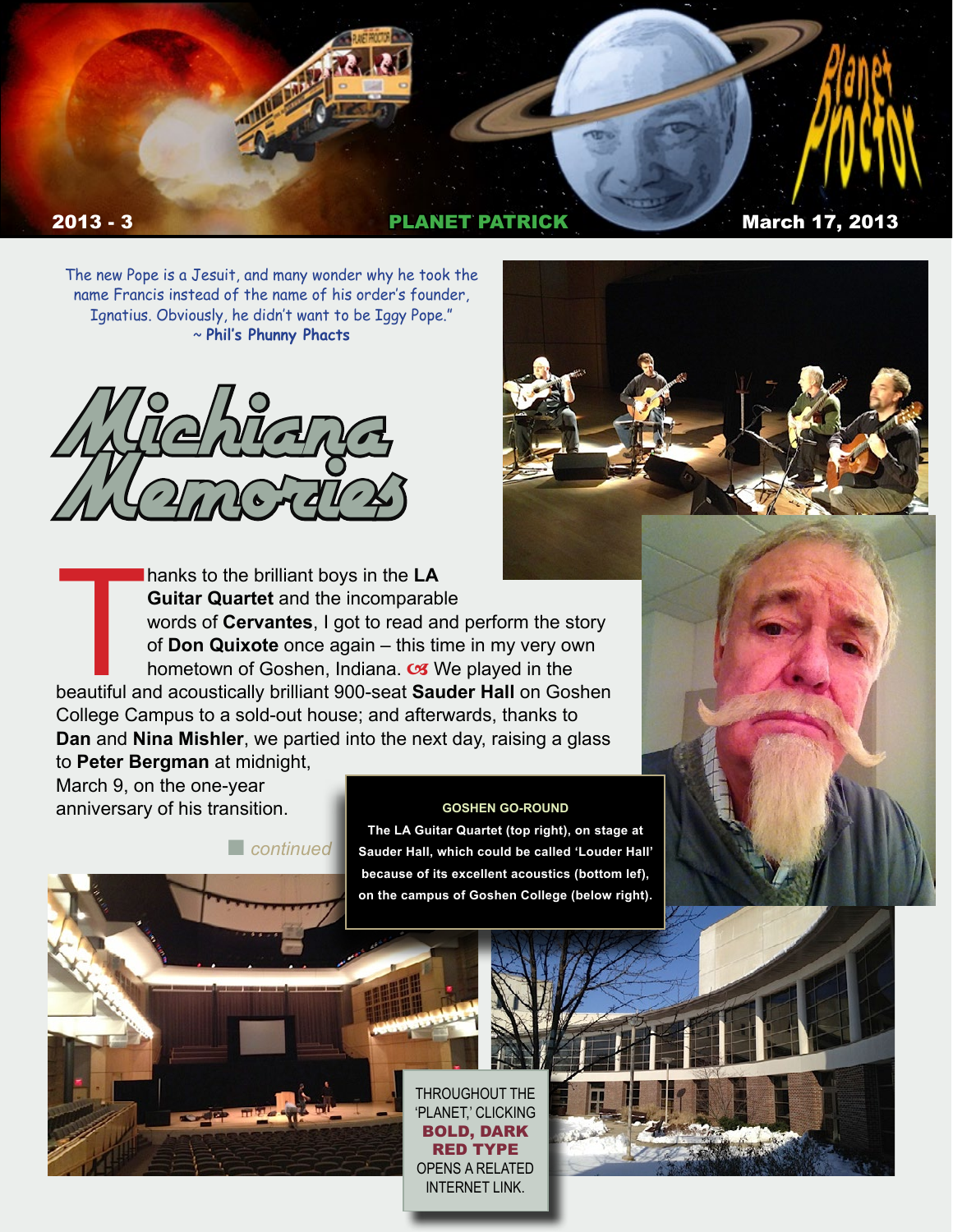Fellow Kentucky Colonels **Richard Fish** and **Tony Brewer** were there from Bloomington, joined by my friend **Thomas Heald**, the publisher of *Branches*, a Hoosier holistic, consciousness-raising magazine, and **Dr. Jay Kogen** from Fort Wayne. I also reunited with childhood pals, **Robert Riddle**, **Jim Phillips** and **Marylou Sorg** and my cousin **Betsy** and her brother, **Joe Muir**, who flew in from Portland, Maine to see the show.

I'm happy to report that Maple City is thriving, with a present population of 31,000

enjoying an economic resurgence mainly due to recreational vehicles. I was also informed that the Amish are being supplanted these days by a growing Latino work force. Don't worry – Yoders rule!

"If you happen to be looking for the retired Pontif in a restaurant, tell the server you would like the Ex-Benedict." ~ **Gregg Berger**

# DON'T ASK, DON'T SPILL

May the wind at your back not be the result of the corned beef and cabbage you had for lunch. **Happy St.Patrick's Day** 

Paddy was havin' a tall and a short at the Blind Duck pub in Dublin, when he fell into a serious conversation about old age. "So," sez O'Brien, "If ya had yer choice, Paddy, which terrible disease woudja rather God strike youse wit' – Alzheimer's or Parkinson's?"

Paddy took a slow draw of his Guinness, pondered this dilemma for a bit, and then, wipin' the foam from his lip, he answered, "Well, O'Brien, I'll tell youse. I'd rather go fer yer Parkinson's, I would."

"Oh, youse would, would ya? An' why's dat?"

"Simple," says Paddy. "I'd rather spill half me whiskey than forget where I put the bottle."

"St. Patrick... one of the few saints whose feast day presents the opportunity to get determinedly whacked and make a fool of oneself all under the guise of acting Irish." ~ **Charles M. Madigan**

# GET IT UP

A pastor was presenting a children's sermon and asked the tots if they knew what the "resurrection" was. Now, asking questions during children's sermons is crucial, but at the same time, asking children questions in front of a congregation can also be very dangerous.

> Having asked the children if they knew the meaning of the resurrection, a little boy raised his hand. The pastor called on him and the little boy said, "I know that if you have a resurrection that lasts more than four hours you are supposed to call the doctor."

> It took over ten minutes for the congregation to settle down enough from their laughter for the worship service to be continued.

"I got into a futile discussion with a reactionary about Obama and I was so

frustrated that I finally blurted out, 'I wish he was a Muslim - they're at least committed to something!'" ~ **Planeteer Paul Ross**

# YOU CAN COUNT ON IT

**Gilda's LaughFest** in Grand Rapids, Michigan reports that a record 1,544 funny folks wore a variety of fake moustaches on opening day, and if verified, it will be entered into the *Guinness Book* and will be added to two other LaughFest record-busters: the most people wearing animal noses and the most tossing rubber chickens into the air.

And shoot! The **Harvard Injury Control Research Center** assessed the literature on guns and homicide and found that there's substantial evidence that indicates "more guns means more murders." **[CHECK IT OUT](http://www.washingtonpost.com/blogs/wonkblog/wp/2012/12/14/nine-facts-about-guns-and-mass-shootings-in-the-united-states/)**

And this holds true whether you're looking **n CONTINUED**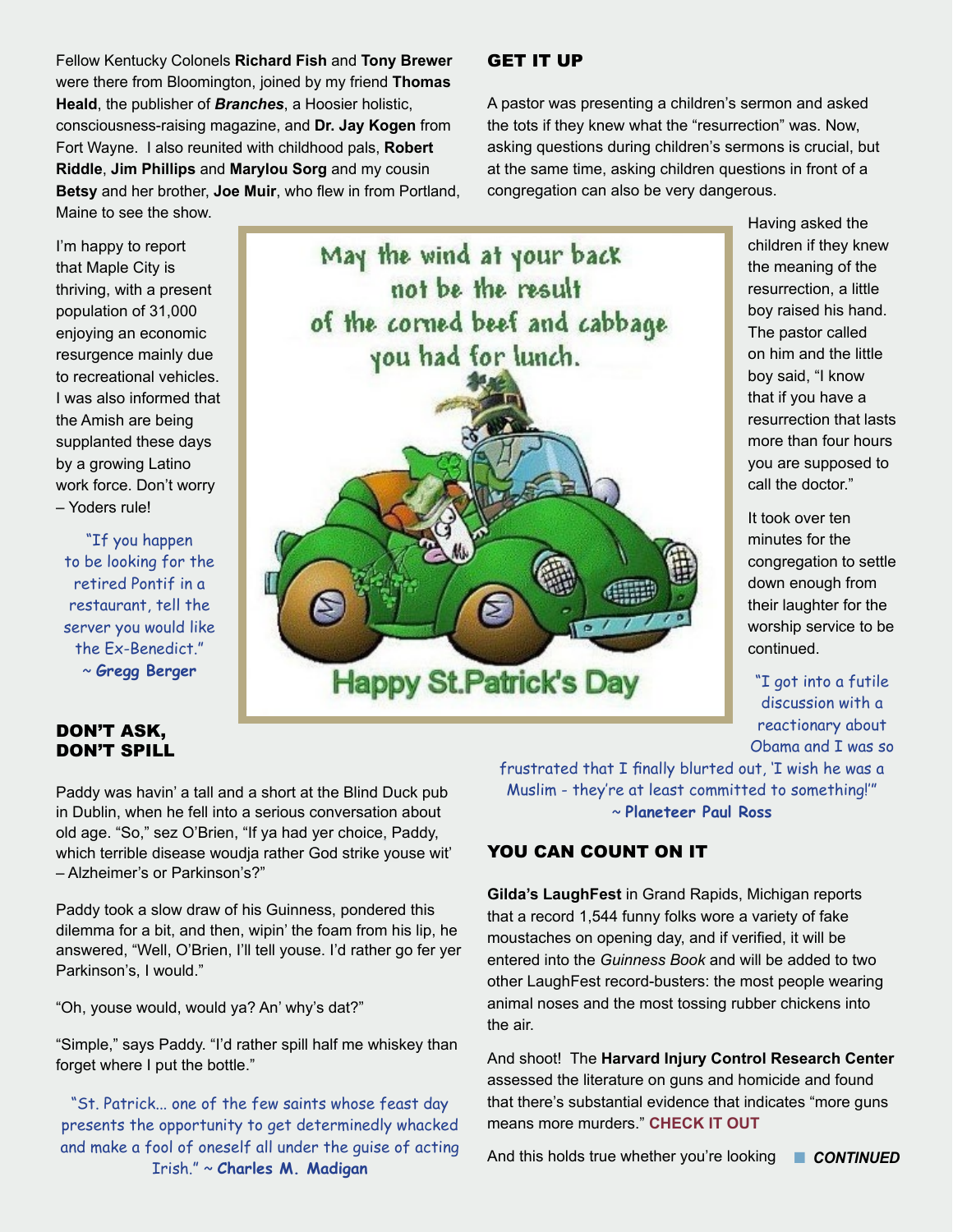at different countries or different states, and what's more, apparently states with stricter gun control laws have fewer deaths from gun-related violence, in spite of the Grand Old Prevaricator party's protestations to the contrary.

Economist **Richard Florida** dove deep into the correlations between gun deaths and other indicators like overpopulation, stress, immigrants, and mental illness, and he concluded that these factors cannot be correlated to increased mortality from gun violence.

But the one fact he confirmed was this: states with tighter gun control laws appear to have fewer gun-related deaths. Shoot that down, if you can.

There are now more medical marijuana clinics in L.A. than Starbucks. ~ **Phil's Phunny Phacts**

# DON'T ASK, DON'T YELL

Sadie Cohen lived in a diverse neighborhood on Long Island. Her neighbor was a very generous black woman who stopped in one Saturday and asked, "Mrs. Cohen, I have to go into the City this afternoon to meet my daughter; can I get you anything?

Mrs. Cohen thanked her and exclaimed, "Listen, I have a monthly commuter pass for the train, and I don't use it on Saturdays. Why don't you use my ticket and bring it back tonight. After all, it's all paid for; why should you pay extra?" The neighbor thanked her, and later that day, got on the train.

As the conductor came through, he happened to glance at the ticket and noticed the name 'Sadie Cohen'. "Excuse me madam, are you Sadie Cohen, the person whose name appears on this ticket?" The woman smiled sweetly at him and shook her head affirmatively. A little suspicious, the conductor stared at her for a few seconds and then asked, "Would you let me compare signatures – would you please sign your name?"

The black woman turned toward him indignantly and snapped, "Man, are you crazy? You want me to write on Shabbos?"

"A man once asked to shake hands with me – 'the greatest Englishman who ever lived.' I replied, 'Bugger off, I'm Irish."" ~ **Spike Milligan**

### NO BULL

John went to the local bank to borrow money for a new bull. The loan was made and the banker, Bill, who lent

the money, came by a week later to see how the bull was doing. John complained that the bull just ate grass and wouldn't even look at a cow. The banker suggested that he have a veterinarian take a look at the bull.

The next week, the banker returned to see if the vet had helped. John really looked very pleased, and said, "The bull has serviced all of my cows! Then, he broke through the fence, and bred all my neighbor's cows! He's been breeding just about everything in sight. He's like a machine!"

"Wow," said the banker, "What did the vet do to that bull?"

"He just gave him some pills.", replied John. "What kind of pills?", asked the banker.

"I don't know, but they've got a peppermint taste."

### "None are so old as those who have outlived enthusiasm." ~ **Henry David Thoreau**

### ROAR!

A circus owner runs an ad for a lion tamer and two people show up. One is a retired golfer in his late sixties and the other is a gorgeous blond in her mid-twenties. The circus owner tells them, "I'm not going to sugar coat it. This is one ferocious lion. He ate my last tamer, so you two had better be good or you're history. Here's your equipment – chair, whip and a gun. Who wants to try out first?"

The girl says, "I'll go first." She walks past the chair, the whip, and the gun, and steps right into the lion's cage. The lion starts to snarl and pant and begins to charge her. About halfway there, she throws open her coat revealing her beautiful naked body. The lion stops dead in his tracks, sheepishly crawls up to her and starts licking her feet and ankles. He continues to lick and kiss her entire body for several minutes and then rests his head at her feet. The circus owner's jaw is on the floor.

He says, "I've never seen a display like that in my life." He then turns to the retired golfer and asks, "Can you top that?" The tough old golfer replies, "No problem, just get that lion out of there."

"To be busy is man's only happiness." ~ **Mark Twain**

#### EAT ME

Everyone is so sensitive about "racism" in America these days, and here's a classic example: A customer asked, "In what aisle can I find a Polsih sausage?" and the clerk